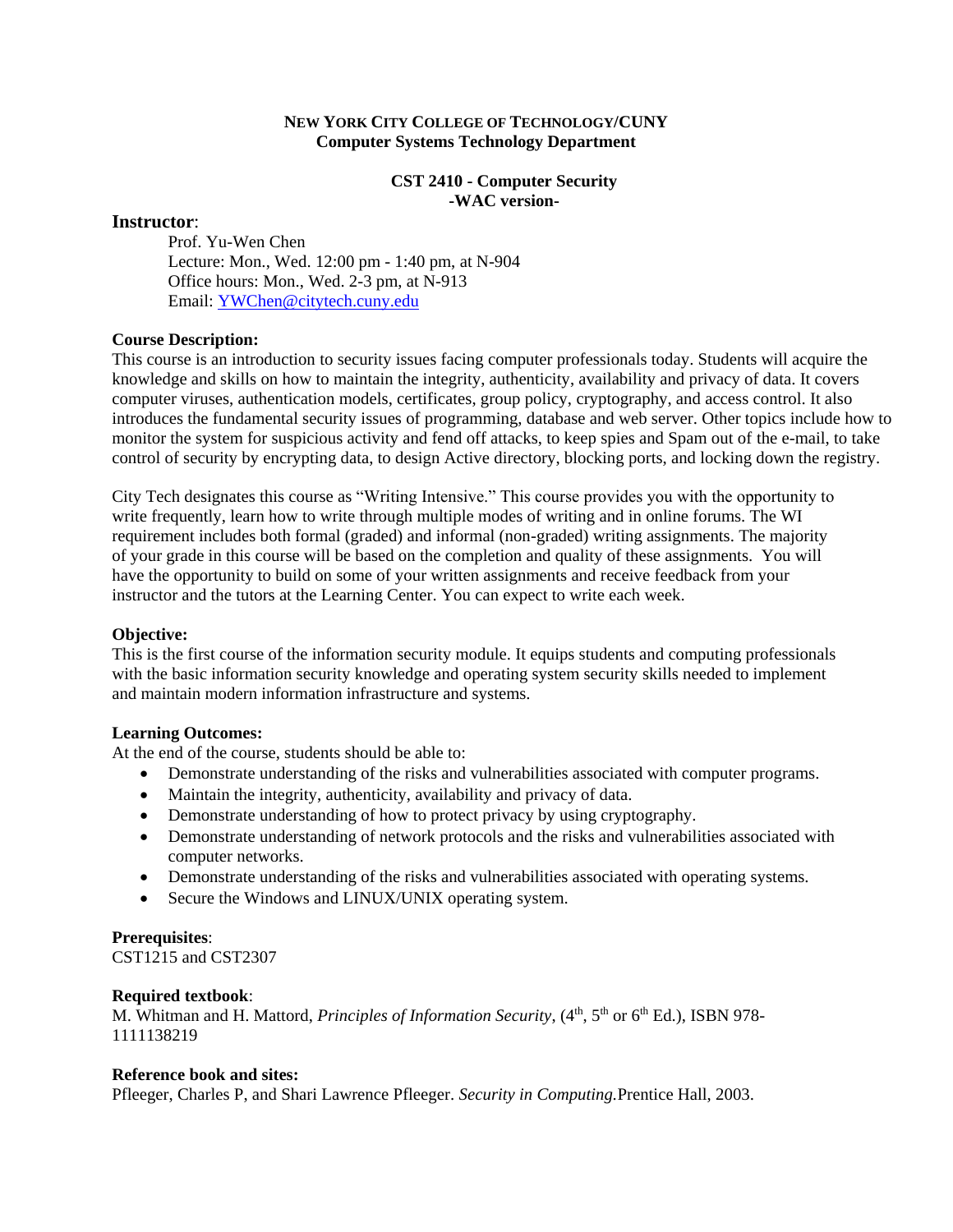D. Liu, R. Wisselink, *Securing Windows Server 2008 Prevent Attacks from Outside and Inside Your Organization*, Syngress

### **Assignments:**

Assignments will be based on chapter questions and based on other related readings assigned by the instructor.

### **Project:**

Students should work in groups to finish and demonstrate the project. Project must be submitted on the due date.

### **Grade Requirement:**

Students must complete all project assignments and participate in all tests.

### **Course grading formula:**

| Assignments                | 20%   |
|----------------------------|-------|
| Quizzes & Participation    | 15%   |
| Term Project               | 10%   |
| <b>On-line Certificate</b> | 15%   |
| Midterm Exam               | 20%   |
| Final Exam                 | 20%   |
|                            | 100\% |

All assignments and on-line certificate should be submitted to Blackboard. Emailing them to me is unacceptable, and hand-written papers are unacceptable.

### **Any late assignment is subject to 5% penalty for each late day**. **No late assignment is accepted after 2 days of the due date.**

| <b>Letter Grade</b> |        |         |         | ≖             |           |            |         |         |             |
|---------------------|--------|---------|---------|---------------|-----------|------------|---------|---------|-------------|
| <b>Numerical</b>    | 93-100 | 90-92.9 | 87-89.9 | $ 83 - 86.9 $ | $80-82.9$ | $177-79.9$ | 70-76.9 | 60-69.9 | $\leq 59.9$ |
| Grade               |        |         |         |               |           |            |         |         |             |

### **Academic Integrity Standards:**

The instructor of the course has the authority to give a grade of **F** if the student submits the work of another person in a manner that represents his/her work, or knowingly permits one's work to be submitted by another person without the instructor's permission (see College Catalog).

#### **Progression Requirements:**

Students majoring in CST department must earn a grade of "C" or better in this course in order to progress to the next level courses (CST3610 and CST4710). If grade earned is less than "C", the course must be repeated.

#### **Topics and Schedule:**

| Week 1:       | Introduction to Information Security                             |
|---------------|------------------------------------------------------------------|
| Week 2:       | The Need for Security                                            |
| Weeks $3-4$ : | Legal, Ethical, and Professional Issues in Information Security. |
| Weeks $5-6$ : | <b>Risk Management, Physical Security</b>                        |
| Week 7:       | Review & Midterm                                                 |
| Weeks $8-9$ : | <b>Planning for Security</b>                                     |
| Weeks 10-11:  | Cryptography I                                                   |
| Weeks 12-13:  | Cryptography II & III                                            |
| Week 14:      | Selective Security Topics (E.g., Microsoft Windows Server 2008)  |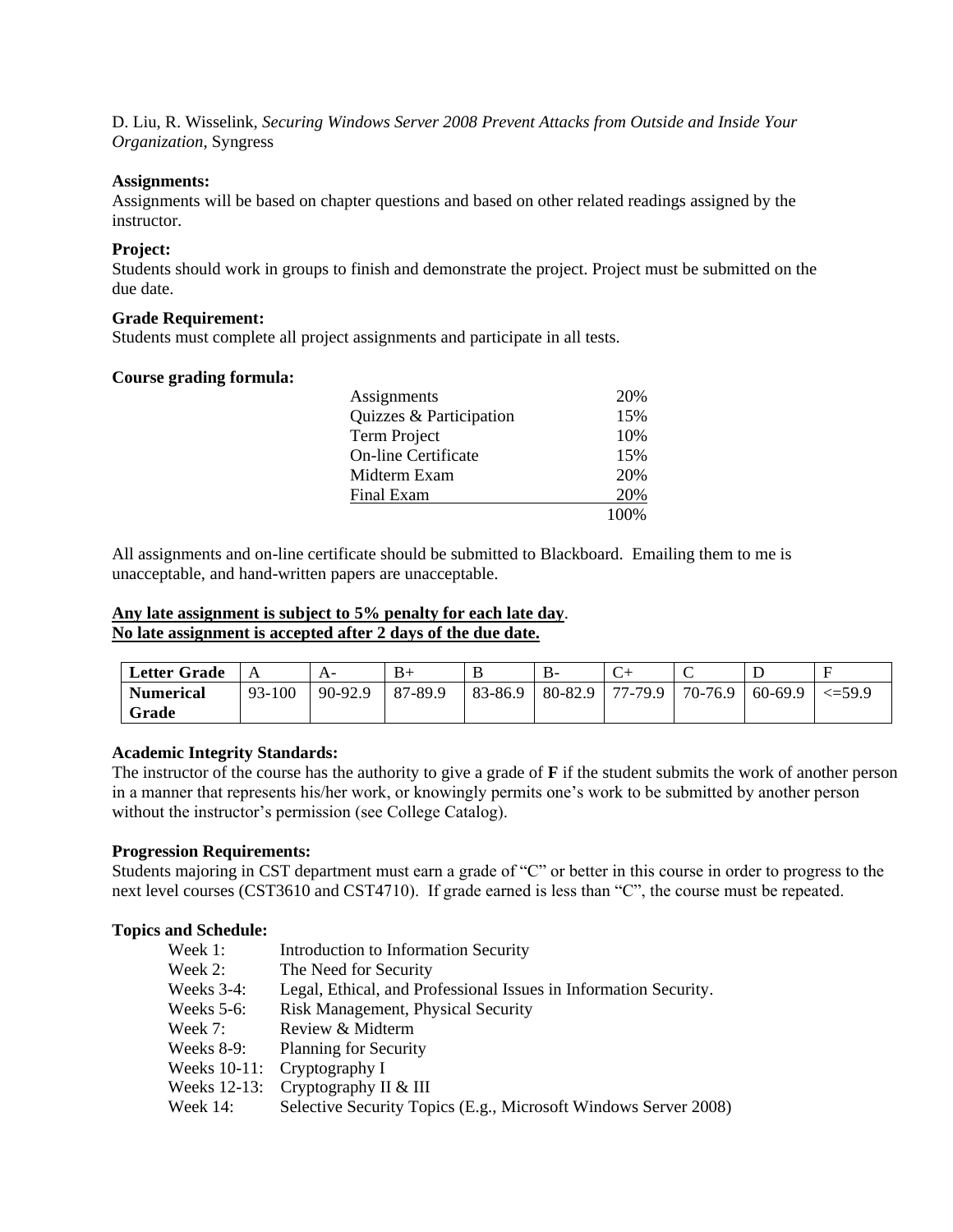Week 15: Review and FINAL

### **Class rules:**

- Individual-effort assignments must be individual efforts. Students who submit identical or highly similar assignments will receive an F as the letter grade of this course.
- Student who plagiarizes other work (including people outside of the class) in any part of assignments/tests will receive an F.
- Student who cheats on the quizzes and exam will receive an F.
- You are welcome to discuss your graded assignments and exams with the instructor. However, the discussion must be done within two weeks after you receive your graded assignment/exam back.
- Please mute or turn off your cell phone during the class.
- No headphone on your head in the class.
- Be on time for class.

### **Learning Center:**

The College Learning Center, through its extensive computer labs, workshops and tutoring, offers assistance to students across the entire college population. The Learning Center is located in room G18.

### **Counseling Service Center**

The Counseling Services Center provides individual counseling services that address personal concerns, crisis intervention, educational planning and referral services to assist students in achieving their academic goals. Student privacy is respected. The Counseling Center is located in Namm Hall (N-108),

**Americans with Disabilities Act:** Any student who believes he/she is eligible for accommodations in the classroom and/or during testing due to a documented disability is encouraged to contact the Director of Student Support Services at (718) 355-5081.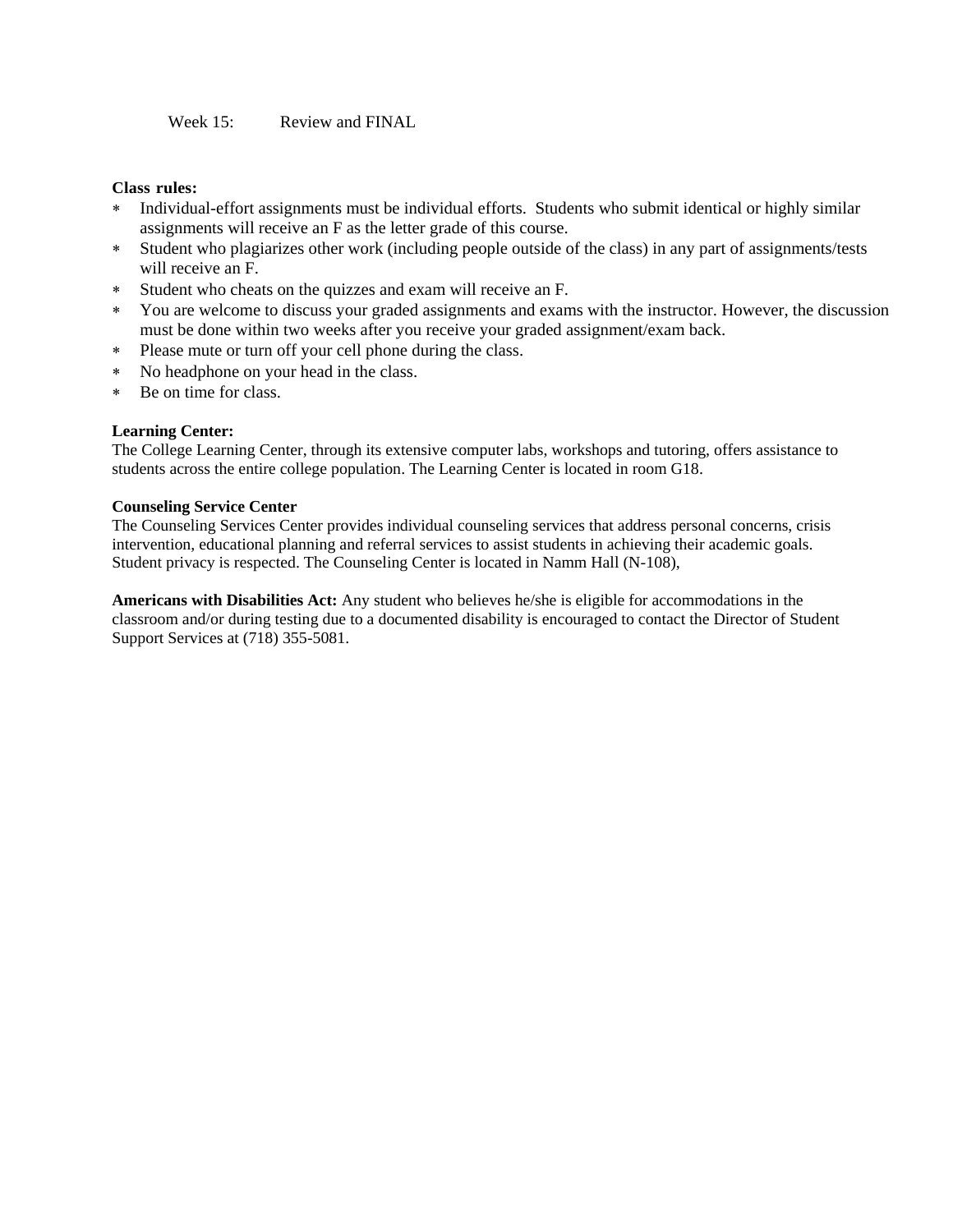# **Appendix I: Writing Related Work**

### 1. *In-Class Discussion Notes for the review session of each class meeting (Informal):*

Every class starts with a brief review session for the materials and concepts from the previous lecture. During the review session, students will bring discussion notes (at least 50 words) to class as part of their participation grades.

- a. What did you learn from the previous class session?
- b. Were there any confusing points from the previous class which need clarification?
- c. Any security related news or articles that you want to share with the class?

### *2. In-Class Writing related Activities and Discussions (Informal):*

Feb. 4 - In-class activities for chapter 1: Introduction to Information Security

• Discuss the following scenario with your classmates for 10 minutes and write the ideas on the board to share with the class. If you are working for an origination, and would like to initiate a new project, what would you do in steps?

Feb. 6 - In-class activities for chapter 1: Introduction to Information Security

- Form five teams of students. Each team spends 10 minutes to read through the example from "The Role of Chief Security Officer is More Vital than Ever" [http://www.govtech.com/security/The-Role-of-Chief-Security-Officer-is-More-Vital-than-](http://www.govtech.com/security/The-Role-of-Chief-Security-Officer-is-More-Vital-than-Ever.html)[Ever.html](http://www.govtech.com/security/The-Role-of-Chief-Security-Officer-is-More-Vital-than-Ever.html)
- Have a representative from each group provide a brief summary from the example to the whole class.

Feb. 20- In-class activities for chapter 2: The Need for Security

• Read the following articles, and write down your thoughts. Tesla Offers a Model 3 as 'Bug Bounty' for Anyone Who Can Hack Into It [https://www.bloomberg.com/news/articles/2019-](https://www.bloomberg.com/news/articles/2019-01-14/tesla-offers-model-3-as-bug-bounty-for-cybersecurity-researchers) [01-14/tesla-offers-model-3-as-bug-bounty-for-cybersecurity-researchers](https://www.bloomberg.com/news/articles/2019-01-14/tesla-offers-model-3-as-bug-bounty-for-cybersecurity-researchers)

Feb. 25 - In-class activities for chapter 3: Legal, Ethical, and Professional Issues in Information Security

• Write down what is private and what is not private to you.

Feb. 27 - In-class activities for chapter 3: Legal, Ethical, and Professional Issues in Information Security

• There is a file named "Computer Ethics Studies Exercise" in Blackboard and in the textbook on page . Discuss with another student, and complete the survey for the first five scenarios. Please also include your thoughts on the selection.

March 6 - In-class activities for chapter 4: Risk Management

• Brainstorm questions that you would ask to help develop criteria for asset valuation. (e.g., Is it most critical to the organization's success?) Write at least two questions and share with classmates.

## *3. Writing questions in the assignments (Formal):*

Please see the attached 5 assignments as the references.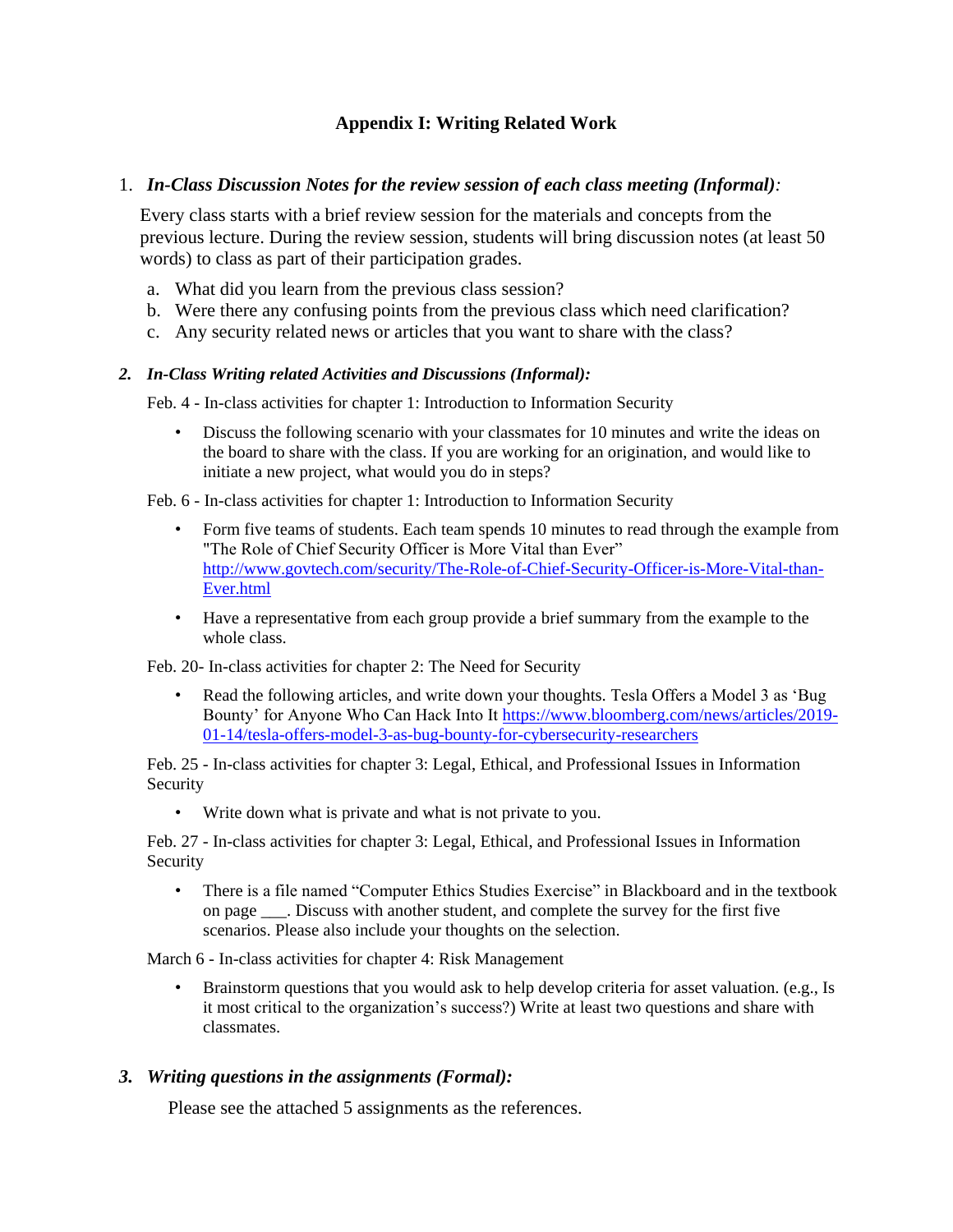4. *Term Project Report (Formal):* The term project requires student to conduct a thoughtful study on the specific course-related topic (selected by students and needs to be approved by the instructor). Students have to present in class with PowerPoint slides for 15 minutes and submit a formal project report at the end of the semester. Details can be found in Appendix II below.

## **Appendix II: Term Project**

### **Requirements:**

- At least 10 pages
- Letter size, font size 12, and single space
- Do not copy & paste from the article. The Internet-based plagiarism detection tool "Turnitin" will be used.
- Proper citation to indicate the source is important and required.

### **Guidelines and grading scale:**

- I. **(5 points) Title:**
- II. **(10 points) Abstract:**
- III. **(10 points) Introduction:** 
	- Why this topic?
	- What are the related parts in the covered articles?
- IV. **(10 points) Methodology:** (from the non-survey paper)
	- What are the approaches in those articles?
- V. **(10 points) Performance Evaluation:** (from the non-survey paper)
	- What are their results?
- VI. **(25 points) Critical thinking:** 
	- What do you think they fail to discuss, or what can be improved?
- VII. **(20 points) Summary:**
	- What did you learn from those articles and this project?
- VIII. **(10 points) References:** 
	- IEEE format citation is required for every referenced article.

The grading for each section follows the rubric in Appendix III.

### **Timeline:**

• 03/04: Propose the project title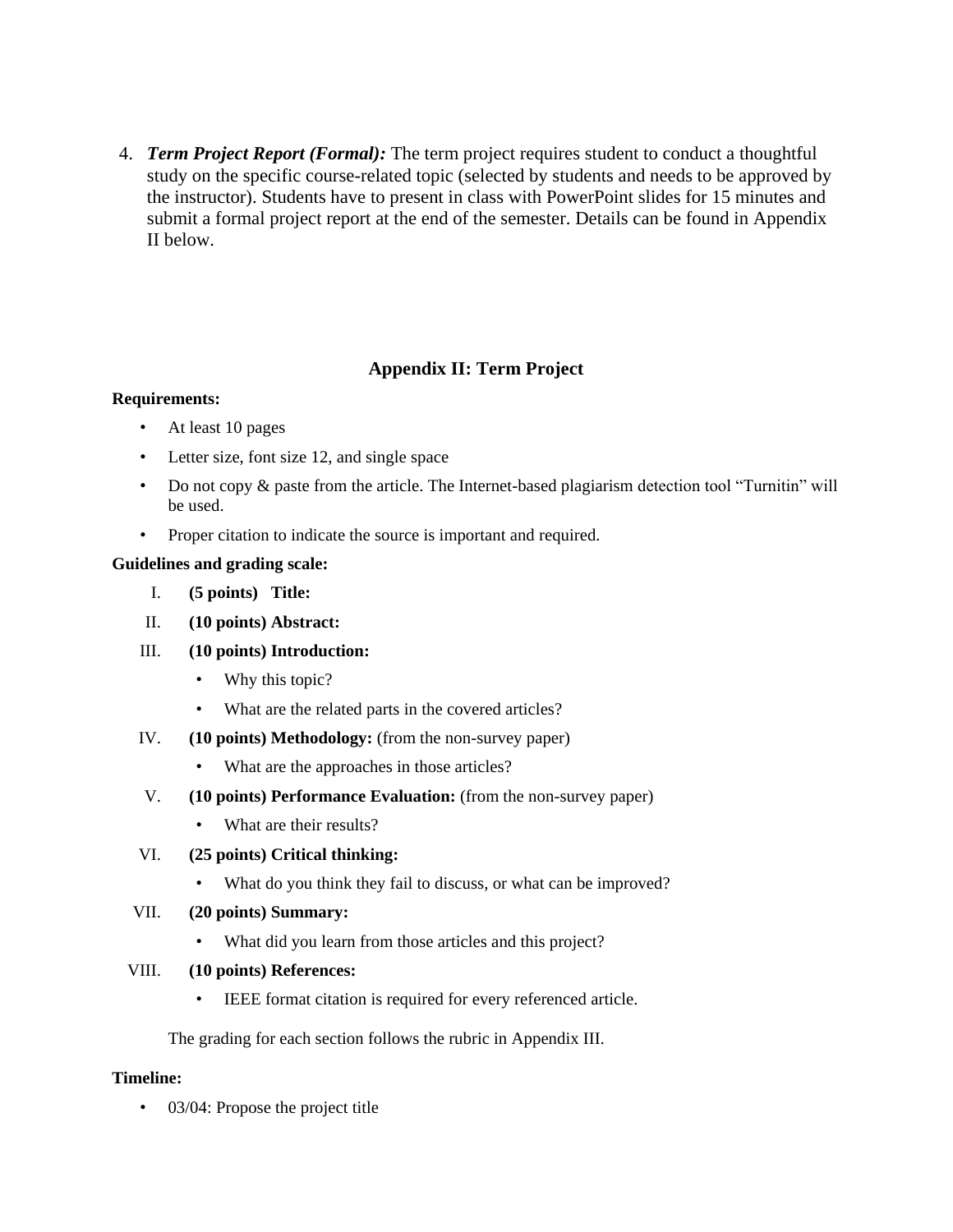- 03/05: Feedback for the project title will be available. Revise the title if needed. The topic selection needs to be approved by 03/10.
- 03/20: Submit the proposed articles with the IEEE format citations.
- 03/21: Feedback for the selected articles will be available. Research the articles, or resubmit the citation if needed. Articles need to be approved by 03/25.
- 04/15: Submit the first draft of the slides outline and sections III, IV, and V of the report.
- 04/18: Feedback will be available. Modify the draft if needed.
- 05/01: Submit the second draft of the slides and sections VI and VII of the report.
- 05/06: Feedback will be available. Modify the draft if needed.
- 05/15 & 05/20: In-class presentation. Submit the finalized slides.
- 05/22: Submit the final report.

|                | <b>Strong</b>                                                                                | <b>Proficient</b>                                                                          | <b>Satisfactory</b>                                              | Weak                                                                | <b>Unsatisfactory</b>                                                            |
|----------------|----------------------------------------------------------------------------------------------|--------------------------------------------------------------------------------------------|------------------------------------------------------------------|---------------------------------------------------------------------|----------------------------------------------------------------------------------|
|                | Full credit                                                                                  | 80% credit                                                                                 | 60% credit                                                       | 40% credit                                                          | 20% credit                                                                       |
|                | Sufficiently<br>address the<br>question with<br>complete sentences<br>and correct<br>grammar | Clearly address<br>the question;<br>consistent and<br>concise;<br>no more than 2<br>errors | Clearly address<br>the question<br>with no more<br>than 5 errors | Lacks clarity;<br>numerous<br>spelling and<br>grammatical<br>errors | Inappropriate<br>and lacks clarity<br>of components;<br>no answer is<br>provided |
| 5 pt activity  | 5                                                                                            | 4                                                                                          | 3                                                                | $\mathfrak z$                                                       |                                                                                  |
| 10 pt activity | 10                                                                                           | 8                                                                                          | 6                                                                | 4                                                                   |                                                                                  |
| 15 pt activity | 15                                                                                           | 12                                                                                         | 9                                                                | 6                                                                   | 3                                                                                |
| 20 pt activity | 20                                                                                           | 16                                                                                         | 12                                                               | 8                                                                   | 4                                                                                |
| 25 pt activity | 25                                                                                           | 20                                                                                         | 15                                                               | 10                                                                  | 5                                                                                |

## **Appendix III: Rubric**

 This rubric is an adaptation of examples offered by the Information Technology Department at Montclair State University.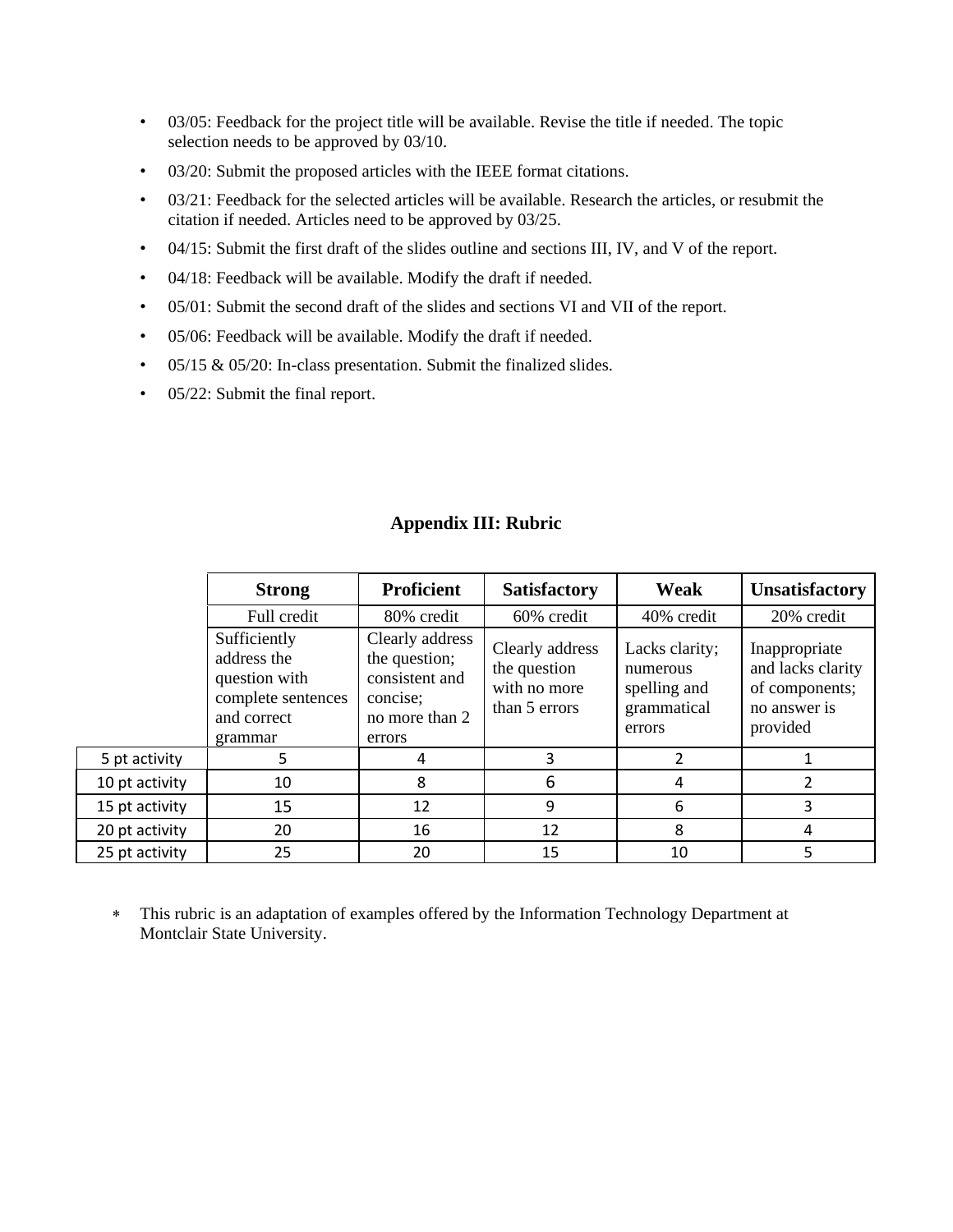### Total points: 100

 $\langle$  The grading for this assignment follows the rubric in Appendix III  $>$ 

- 1. (15 points) What type of security was dominant in the early years of computing?
- 2. (15 points) What is the difference between vulnerability and exposure?
- 3. (15 points) What is the difference between a threat agent and a threat?
- 4. (15 points) Pick one sub-cube from the McCumber cube (e.g., Availability Policy Processing). Explain the meaning and think a daily example for this sub-cube.
- 5. (20 points) Search on the Internet and find a data breaches news in 2018. Provide a brief summary in your own words on that incident. Include the information such as which company, how many records breached, when is this happened, etc. Cite your sources.
- 6. (20 points) Read the section 2 "software development" from the article "Software Engineering at Google" [\(https://arxiv.org/ftp/arxiv/papers/1702/1702.01715.pdf\)](https://arxiv.org/ftp/arxiv/papers/1702/1702.01715.pdf). Provide a summary and address your thoughts on this section.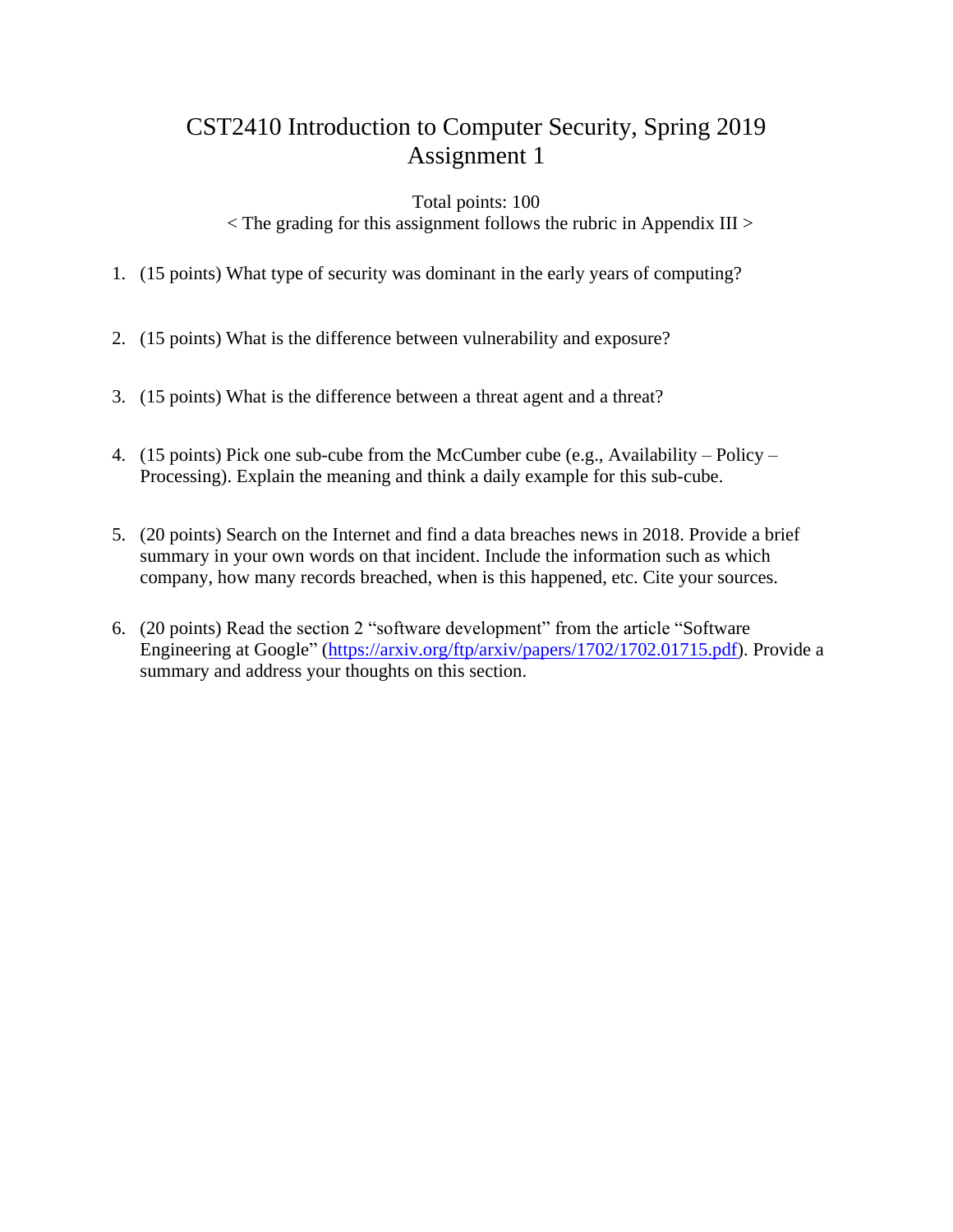# Total points: 100

 $\langle$  The grading for this assignment follows the rubric in Appendix III  $>$ 

- 1. (10 points) What is the difference between a denial-of-service attack and a distributed denial-of-service attack? Which is more dangerous? Why?
- 2. (10 points) For a sniffer attack to succeed, what must the attacker do? How can an attacker gain access to a network to use the sniffer system?
- 3. (5 points) Find at least 2 **websites** dedicated to hacking (cannot be the one introduced in the class).
- 4. (10 points) Locate two **software tools** you think would be useful to hackers and provide a brief description of the tools and their potential danger
- 5. With the provided link below, study the 2018 Data Breach Investigations Report from Verizon and answer the following questions. [\(https://www.verizonenterprise.com/resources/reports/rp\\_DBIR\\_2018\\_Report\\_execsummar](https://www.verizonenterprise.com/resources/reports/rp_DBIR_2018_Report_execsummary_en_xg.pdf) [y\\_en\\_xg.pdf\)](https://www.verizonenterprise.com/resources/reports/rp_DBIR_2018_Report_execsummary_en_xg.pdf)
	- a. (10 points) Which industry is facing the greater threat from inside than from outside, and what is the common cause?
	- b. (5 points) Which threat actions is the highest across from 2013 to 2016?
	- c. (15 points) The report suggests several things that we can do to prevent the data breach. Pick one thing and provide a brief description on how you can adopt it in the daily life or what would be the tools that you would choose for doing it.
- 6. (20 points) Among the several cybersecurity concerns that modern businesses have to deal with, zero-day attacks are calling for more and more attention. Organizations are witnessing increasing difficulties in detecting such attacks, let alone preventing them. Please search from the online resource and find one potential solution for this type of attack. (remember to cite your source)
- 7. (15 points) Search **two** Microsoft (as the vendor) vulnerabilities from the SecurityFocus [\(https://www.securityfocus.com/\)](https://www.securityfocus.com/). Provide **a brief description** and **the URL** for each vulnerability.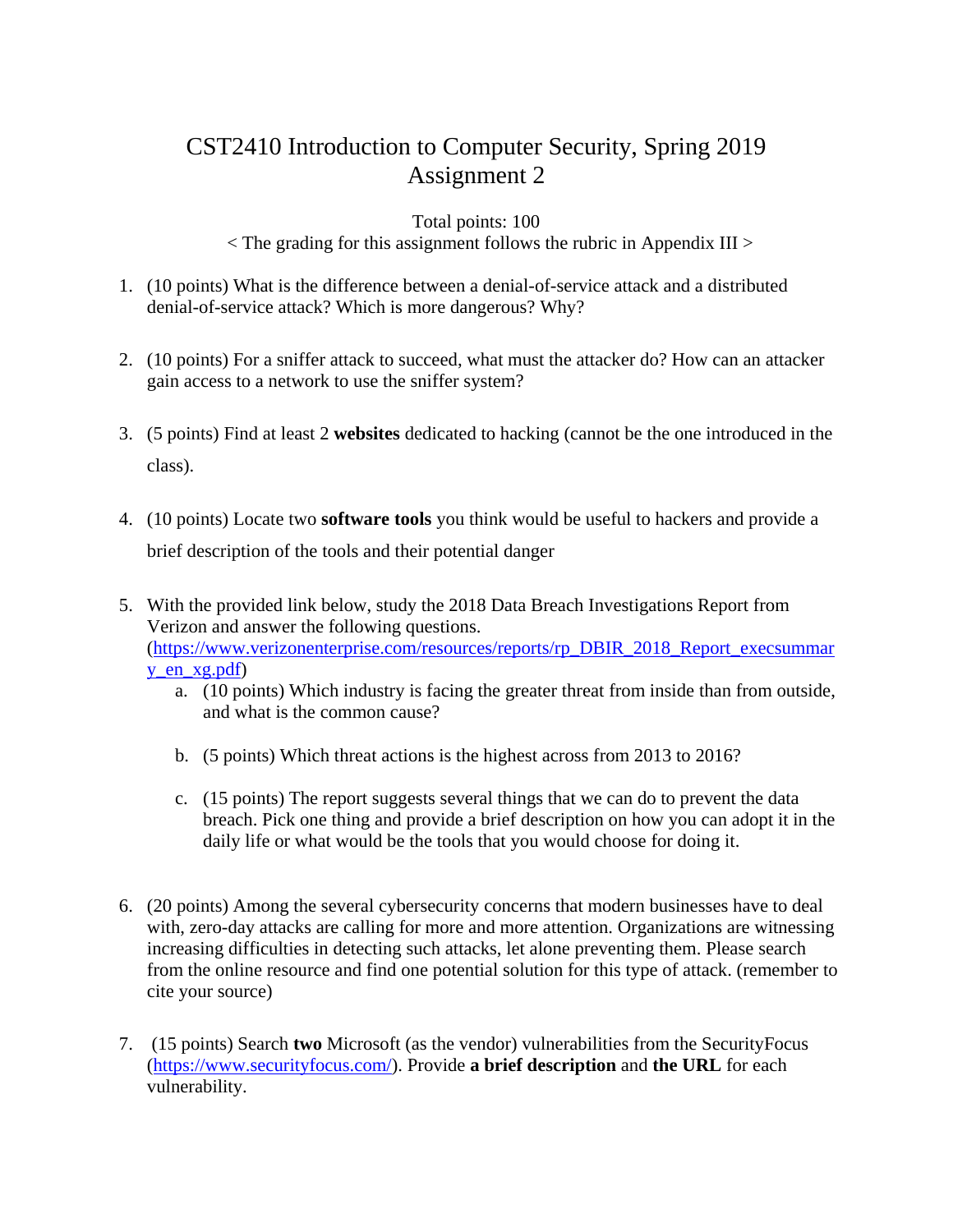### Total points: 100

< The grading for this assignment follows the rubric in Appendix III >

- 1. (10 points) If you work for a financial services organization such as a bank or credit union, which 1999 law affects your use of customer data? What other effects does it have?
- 2. (10 points) What is PCI DSS and why is it important for information security?
- 3. (10 points) Of the information security organizations listed in this chapter that have codes of ethics, which has been established for the longest time? When was it founded?
- 4. (15 points) Visit the National Conference of State Legislatures Web site at [www.ncsl.org](http://www.ncsl.org/) and use the search box to find the security breach notification law, data disposal laws, and identity theft statutes for the New York State. Screen-shot or copy-paste your search result.
- 5. (10 points) Find 2 **web-sites** dedicated to **computer security**
- 6. (20 points) Locate two **software tools** you think would be useful to help **defend against an attack**. Provide your brief explanations on those two tools.
- 7. (25 points) To have a safer online communication, Electronic Frontier Foundation provides several tips and tool guides. Please select one guide (e.g., How to: XXX) from the list of tool guides in [https://ssd.eff.org/module-categories/tool-guides.](https://ssd.eff.org/module-categories/tool-guides) Provide a brief summary for the selected guide and address your thoughts.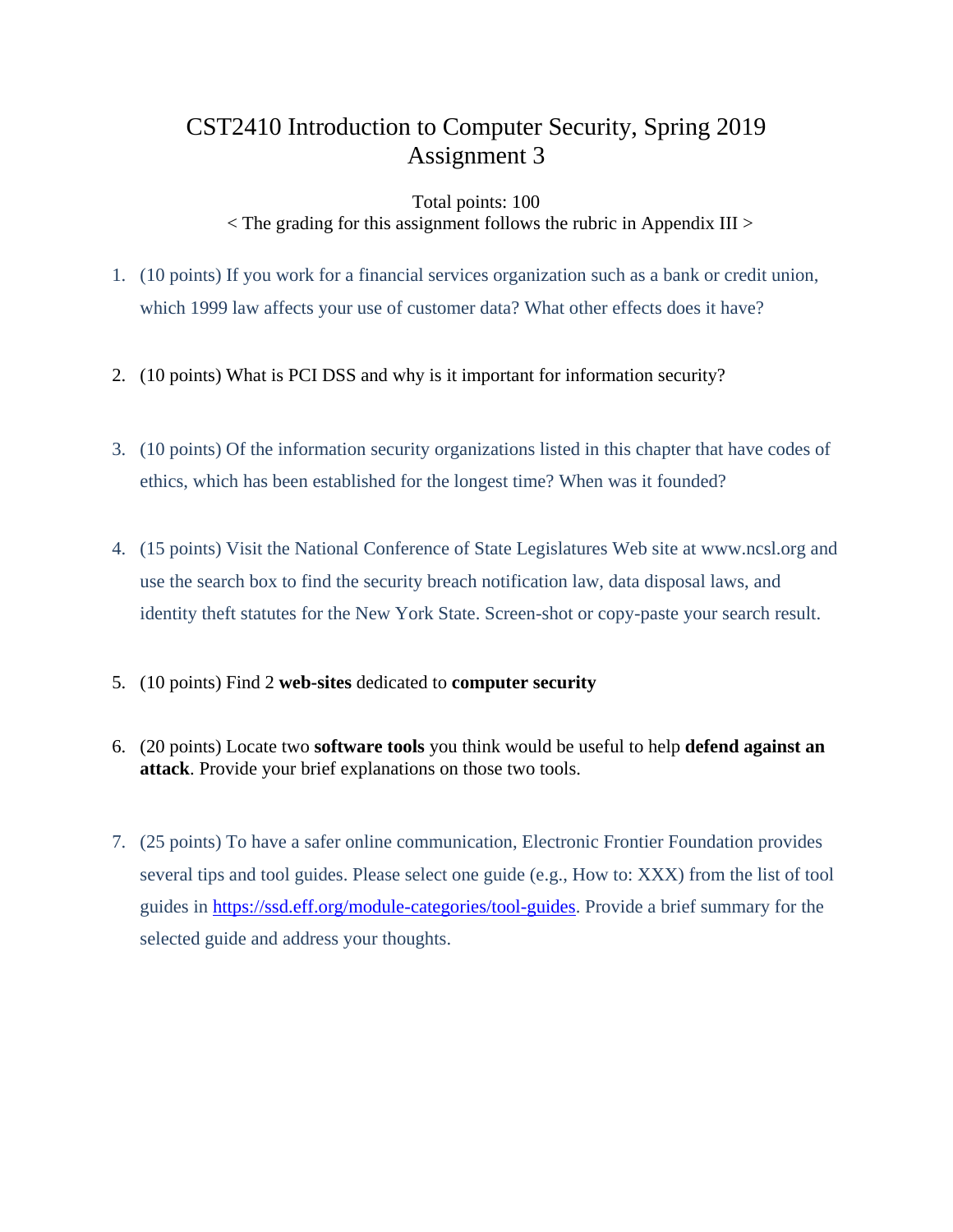Total points: 100

 $\langle$  The grading for problem 1 to problem 3 follows the rubric in Appendix III  $>$ 

- 1. (5 points) Why do networking components need more examination from an information security perspective than from a systems development perspective?
- 2. (5 points) What's the difference between an asset's ability to generate revenue and its ability to generate profit?
- 3. (10 points) What five strategies for controlling risk are described in this chapter? Please think a daily example for using **each** strategy.
- 4. (8 points) Calculate the weighted score for the asset 1 and asset 2. Which asset is more important?

| <b>Information Asset</b> | Criterion 1 | Criterion 2 |
|--------------------------|-------------|-------------|
| Criterion weight         | 60          | 40          |
| Asset 1                  | 0.7         | 0.8         |
| Asset 2                  | 0.8         | 0.7         |

5. (24 points) Suppose XYZ Software Company has a new application development project. Using the following table, calculate the **ARO** and **ALE** for each threat category the company faces for this project.

| <b>Threat Category</b>           | Cost per<br><b>Incident (SLE)</b> | <b>Frequency of</b><br><b>Occurrence</b> | <b>ARO</b> | <b>ALE</b> |
|----------------------------------|-----------------------------------|------------------------------------------|------------|------------|
| Programmer<br>mistakes           | \$5,000                           | 2 per weeks                              |            |            |
| Loss of intellectual<br>property | \$25,000                          | 2 per year                               |            |            |
| Software piracy                  | \$500                             | 1 per 2 weeks                            |            |            |
| Theft of information<br>(hacker) | \$1,500                           | 5 per quarter                            |            |            |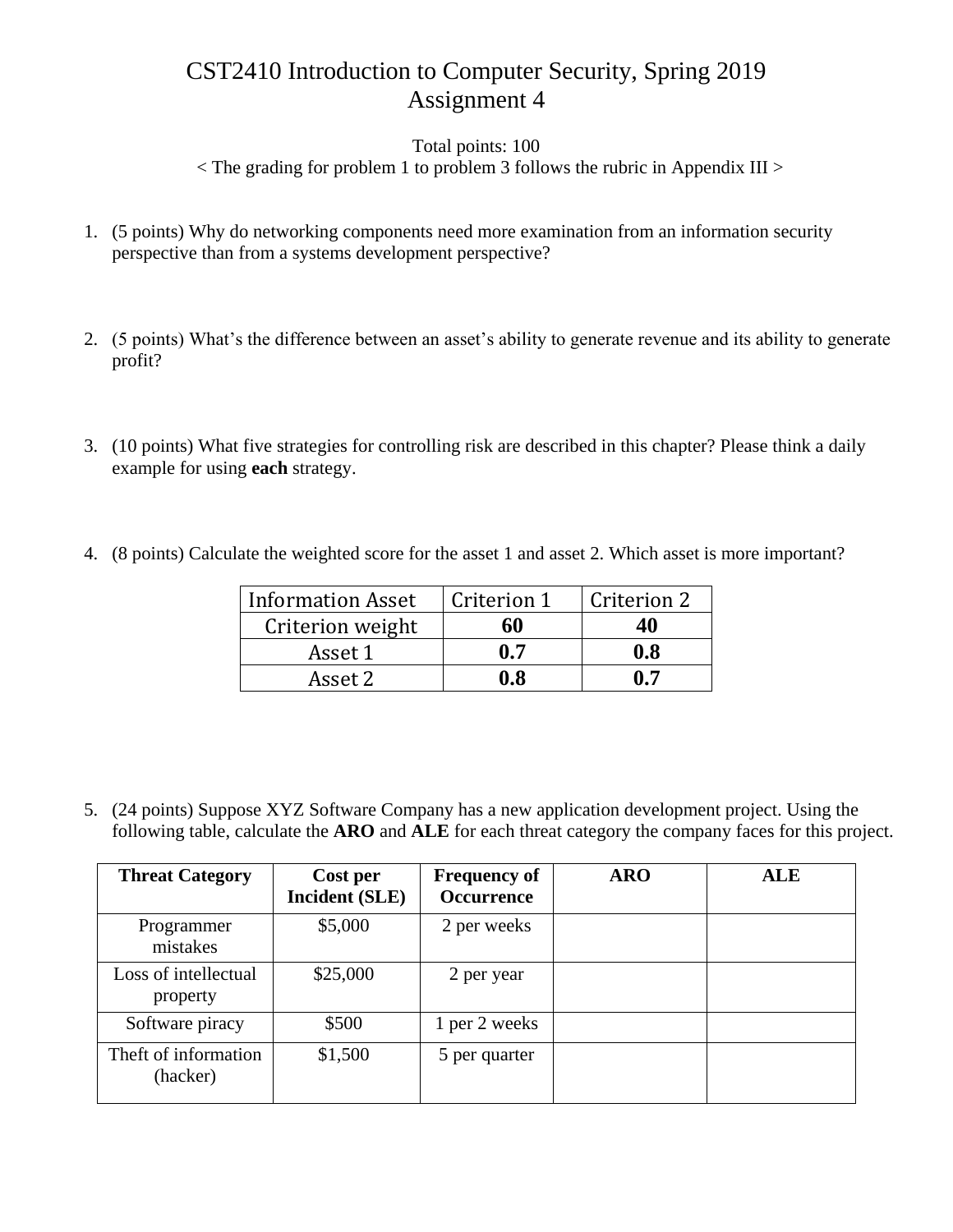6. (48 points) Assume that a year has passed and XYZ has improved security by applying several controls. Using the information from problem 5 and the following table, calculate the **post-control ARO** and **ALE** for each threat category listed. Calculate the **CBA** for the planned risk control approach in each threat category. For each threat category, **determine whether the proposed control is worth the costs**.

| <b>Threat Category</b>           | Cost per<br><b>Incident</b> | <b>Frequency of</b><br>Occurrence | Cost of<br><b>Control</b> | <b>Type of</b><br><b>Control</b> |
|----------------------------------|-----------------------------|-----------------------------------|---------------------------|----------------------------------|
| Programmer<br>mistakes           | \$5,000                     | 3 per month                       | \$20,000                  | Training                         |
| Loss of intellectual<br>property | \$25,000                    | 1 per 2 years                     | \$20,000                  | Firewall/IDS                     |
| Software piracy                  | \$500                       | 1 per 2 months                    | \$9,000                   | Firewall/IDS                     |
| Theft of information<br>(hacker) | \$1,500                     | 2 per 6 months                    | \$20,000                  | Firewall/IDS                     |